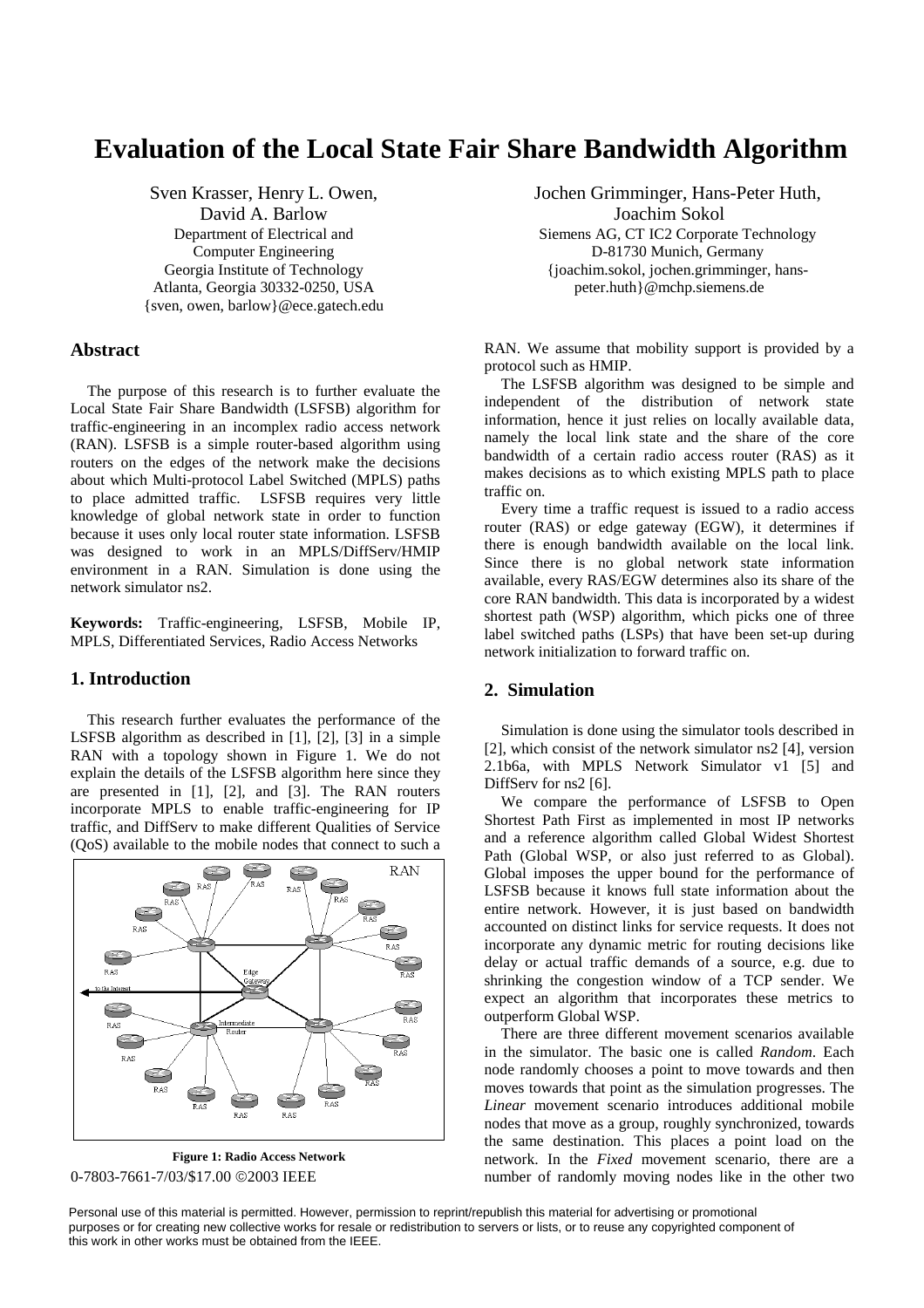scenarios. However, there are additional nodes connected to all the RASes in one corner of the RAN, which do not move.

The DiffServ traffic mix used consists of 40% expedited forwarding (EF) traffic, 20% assured forwarding (AF) traffic, and 40% best effort (BE) traffic. For EF we use only UDP senders, for BE only TCP senders. AF traffic consists of both TCP and UDP datagrams.

#### **3. Results**

We investigate the behavior of the LSFSB algorithm concerning the number of dropped packets in the expedited forwarding traffic class (EF). Simulations involve two different movement scenarios: *Random* and *Linear*.

In the random movement scenario nodes connect randomly to the RASes. This yields an evenly distributed traffic load for the network. To get an idea about a reasonable number of nodes we should simulate for this movement scenario, we started out to gather data about the relation between the number of random nodes to the EF drop percentage (Figure 2). The number of connections that we select to use in the following simulations should be in an interval in that congestion already takes place, but should still be low so that the simulation does not get



**Figure 2: Random Movement, 50% EGW Traffic** 



**Figure 3: Random Movement, 130 Connections** 

computationally too expensive. We picked a number of 130 random nodes since the graph implies that all three algorithms have to deal with congestion at this value. Figure 3 shows a plot of the EF drop percentage for 130 randomly moving mobile nodes versus the amount of edge gateway traffic. We vary edge gateway traffic from 20% to 80%.

The linear movement scenario assumes a fixed number of nodes moving linearly in a group, and a number of random nodes that represent background traffic. The latter might be zero as well. In our previous work we used a number of 120 linearly moving nodes. However, this high number results in very high drop percentages for the expedited forwarding traffic class that do not occur in real networks – since the carrier of such a network would have had already taken countermeasures. Thus, we reduced the number to 40 in this work. In Figure 4 we present a plot of the total number of nodes versus the EF drop percentage. Based on Figure 4 we chose a total number of 80 nodes to show the impact of edge gateway traffic on the number of drops in Figure 5. If the number of random nodes is increased further, LSFSB performs worse than Global WSP, as you can see in Figure 6.

In both linear and random traffic scenarios all routing algorithms do rather well until a certain threshold of nodes



**Figure 4: Linear Movement, 50% EGW Traffic** 



**Figure 5: Linear Movement, 80 Connections**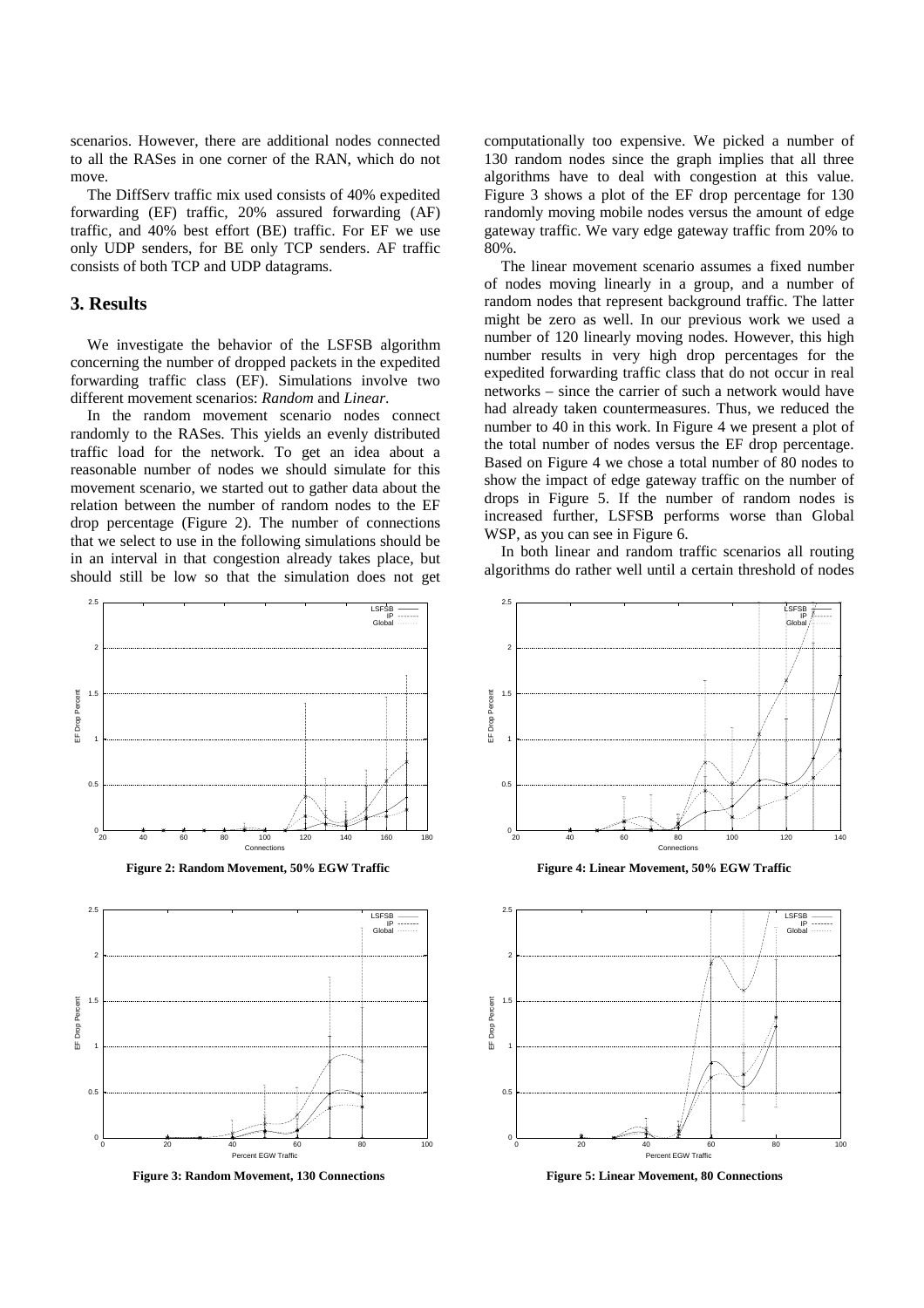is reached that try to communicate. Since some nodes in the linear scenario move in groups, there are hot spots in the network and the traffic load is not evenly distributed. The traffic that occurs at one intermediate router in the



**Figure 6: Linear Movement, 110 Connections** 

linear situation can be much larger than the bandwidth of all three neighboring links together. For this reason the drop rate is increased in this scenario, one region of the RAN might be very congested and experience lots of drops.

In general the lower bound for the performance of LSFSB is given by IP shortest path routing, the upper one by the Global WSP algorithm. However, there are uncertainties due to e.g. statistical issues.

The data we will present in the following paragraphs for assured forwarding (AF) traffic is based on simulations



**Figure 7: Linear Movement, 120 Connections** 

with 120 linearly moving nodes. As the name "assured" implies the drop rates are partly still at a reasonable value although the network experiences an extreme high load.

In Figure 7 we show drop rates in the case of just linearly moving nodes. Both traffic-engineering algorithms, LSFSB and Global Widest Shortest Path, do rather well. IP shortest path routing experiences an increased drop rate. For Figure 8 we introduce 100 additional nodes, which randomly connect to the RASes, and, in the case of Figure 9, a number of 150 additional nodes respectively. Global WSP shows increased drop rates, but those are at a reasonable value with regard to the high traffic load. The performance of LSFSB gets closer to



**Figure 8: Linear Movement, 220 Connections** 



**Figure 9: Linear Movement, 270 Connections** 

the one of standard IP routing when more random nodes are put into the simulation.

In general, all algorithms do better for less edge gateway traffic and perform more poorly for very high amounts of edge gateway traffic.

The drop rates for all routing algorithms for the best effort (BE) traffic class are relatively equal as long as there is no background traffic due to additional randomly moving sources (Figure 10). Now looking at throughput in Figure 11, the throughput for IP is slightly smaller than for the traffic-engineering algorithms. This makes sense since all BE traffic in the simulation uses TCP as the transport layer protocol. A dropped packet implies congestion to the TCP sender, and therefore the sender throttles down if it notes a drop. However, the bandwidth that is freed by that might now be grabbed by a TCP sender in the AF traffic class, so there is no benefit for the BE traffic source – it just loses bandwidth, congestion is not reduced, and therefore it yields throughput to other traffic classes. The BE drop rates stay constant, but the throughput goes down.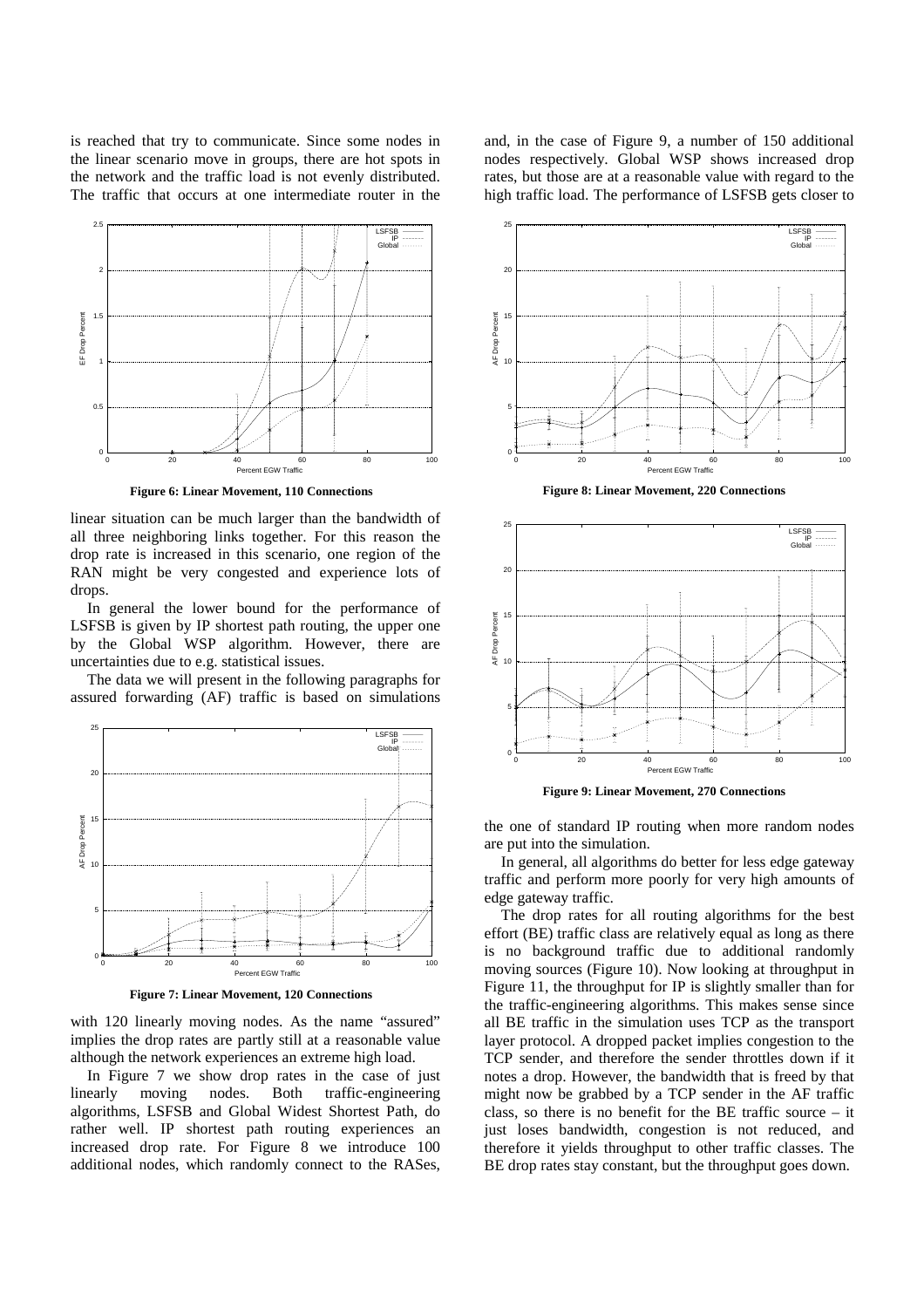In Figure 12 and Figure 13 we show the corresponding graphs for the same simulation setup with 100 additional randomly moving nodes as background traffic. IP surprisingly outperforms in most cases both trafficengineering algorithms in this scenario. However, this does not imply that traffic engineering fails for BE traffic. This is more related to the way DiffServ works and the simulation is set up. If lots of EF or AF packets are



**Figure 10: Linear Movement, 120 Connections** 

dropped, there are on average more slots available for BE traffic. If the EF traffic and the AF traffic are using all their scheduler slots, then just 10% of the bandwidth is granted to BE. This is due to the fact that we set the weighted round robin scheduler for the three DiffServ queues to use weights of 6 for EF, 3 for AF, and 1 for BE. Unused slots by one traffic class are yielded to the next lower one. The reason that IP performs well for BE traffic might thus be related to the fact that it does not perform well for the prioritized traffic classes.

For the reasons stated above, namely the interrelations between the performance of EF or AF traffic and the available BE bandwidth, we do not consider the BE performance as an important metric to evaluate the different routing algorithms.

Additionally, we visualize the link utilization in the network core. During the interpretation of many different simulation results it turned out that it would be helpful to have means to visualize the actual link usage data of the core links that is gathered by the simulator. The network core consists of four intermediate routers,  $I_1$  to  $I_4$ , and the edge gateway (*EGW*). The traffic scenario used assumes 40 fixed nodes that connect through  $I_1$  to the edge gateway or to corresponding nodes that are randomly distributed over the other intermediate routers (*Fixed* with no randomly moving sources). By using the fixed scenario we generate more static traffic demands so that it is easier to evaluate routing decisions by looking at link utilizations.

Each link is represented as a line between to nodes, and the thickness of the line corresponds to the link utilization. Since all links are bi-directional there are two thicknesses associated with each line. The part of a line next to a node represents the traffic going out of this node to the neighbor, while the thickness of the part of the line that is further away from the node is chosen accordingly to the amount of



**Figure 13: Linear Movement, 220 Connections** 

0 20 40 60 80 100

nt EGW Traffic

traffic the neighboring node sends back on that link.

Figure 14 shows the link utilization for IP routing if all nodes communicate to other mobile nodes in the network. Note that *mobile* does not refer to the movement of the node during the simulation, since all *mobile* nodes are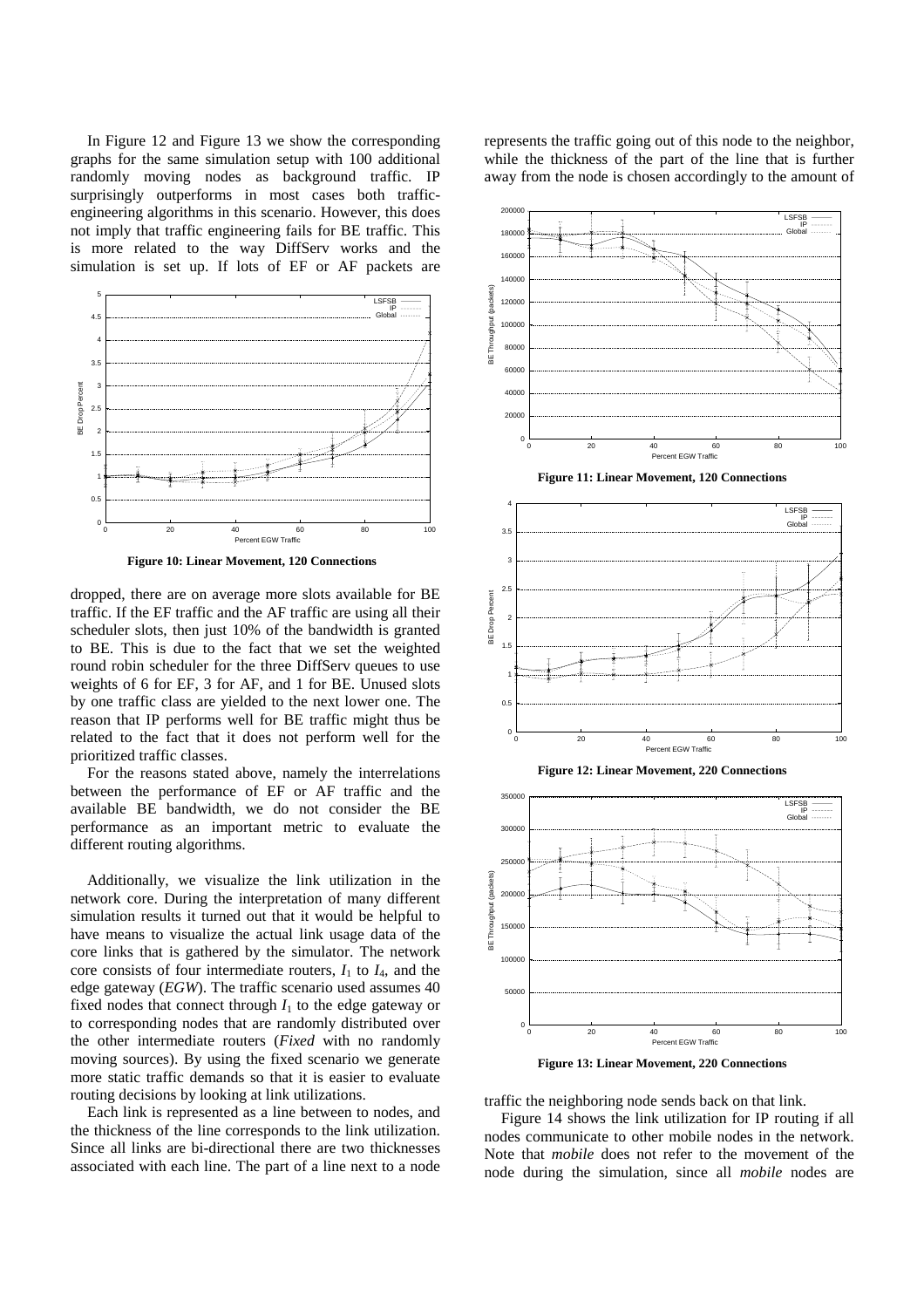fixed in the movement scenario chosen. There is no big difference in the link utilization for the LSFSB or the Global WSP algorithm due to the fact that all corresponding nodes are evenly distributed.

If all traffic is edge gateway traffic, traffic engineering becomes interesting. Instead of having just one link to the edge gateway from  $I_1$ , there are also two alternate paths over  $I_2$  and  $I_4$ . We show the link utilization for IP shortest path routing in Figure 15, for LSFSB in Figure 16, and for Global WSP in Figure 17 for the case of 100% edge



**Figure 14: IP Shortest Path, 0% EGW Traffic** 



**Figure 15: IP Shortest Path, 100% EGW Traffic** 

gateway traffic. It is interesting to note that the overall throughput for LSFSB is bigger than the overall throughput of Global WSP in this scenario. However, the line thickness is not *directly* related to the throughput since also retransmissions and packets that are dropped later on are taken into account for the link usage calculation.

#### **4. Conclusions**

We saw that the LSFSB algorithm generally performs better than standard IP shortest path routing. In most situations it performs equally well or worse than our

reference algorithm that incorporates global network state knowledge.

However, the RAN we assumed for our evaluations is rather small. In such a RAN it would not be a huge overhead to distribute network state data between the nodes. Thus, the main advantage of the LSFSB algorithm, namely that it does not rely on network state information from other nodes, is not as significant for this topology as it may be for other topologies. However, if the network gets bigger, we expect LSFSB to perform worse since the



**Figure 16: LSFSB, 100% EGW Traffic** 



**Figure 17: Global WSP, 100% EGW Traffic** 

ratio of the information available to one single router compared to the overall information a globally working algorithm could use gets smaller and smaller. In other words, the portion of the network state known to a single router that keeps track of its local state decreases with an increasing number of routers in the RAN.

A direct improvement to the algorithm with regard to this fact is to do traffic-engineering decisions on the intermediate routers on the rim of the core network. These routers can incorporate more information, namely state information of their links into the core. The trade-off here is less scalability.